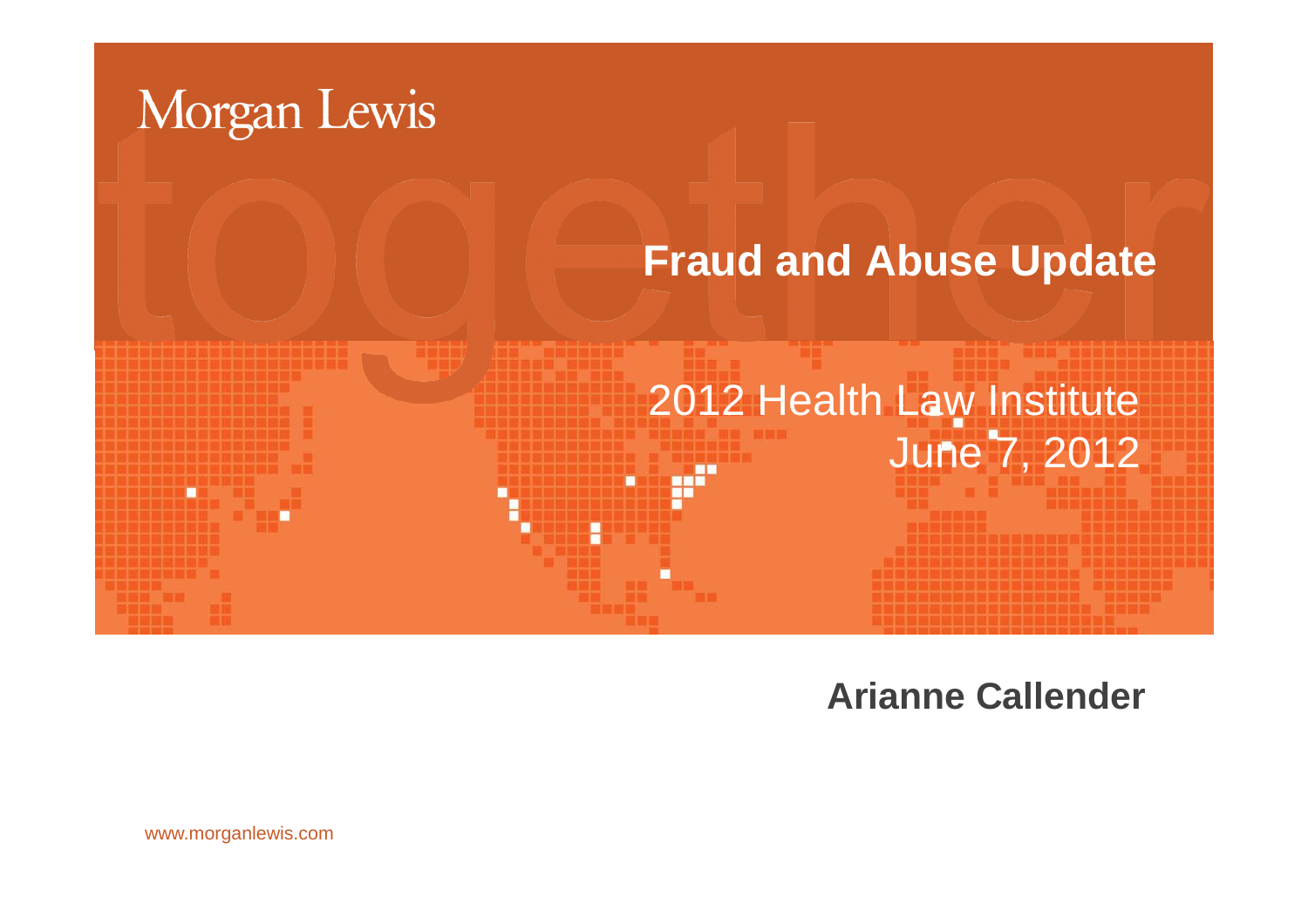# Government Fraud and Abuse Enforcement Charging Full Steam Ahead

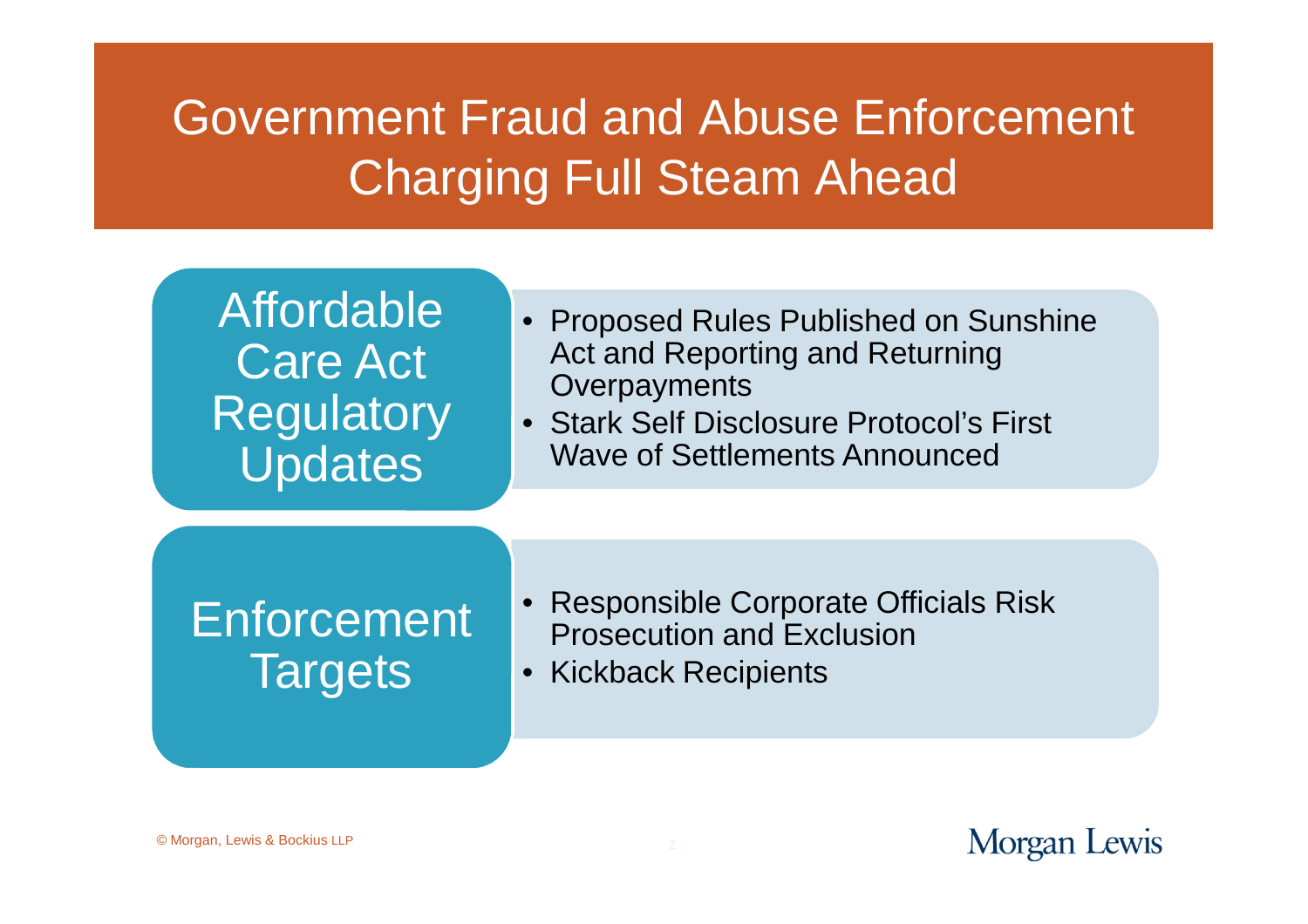# Government Fraud and Abuse Enforcement Charging Full Steam Ahead

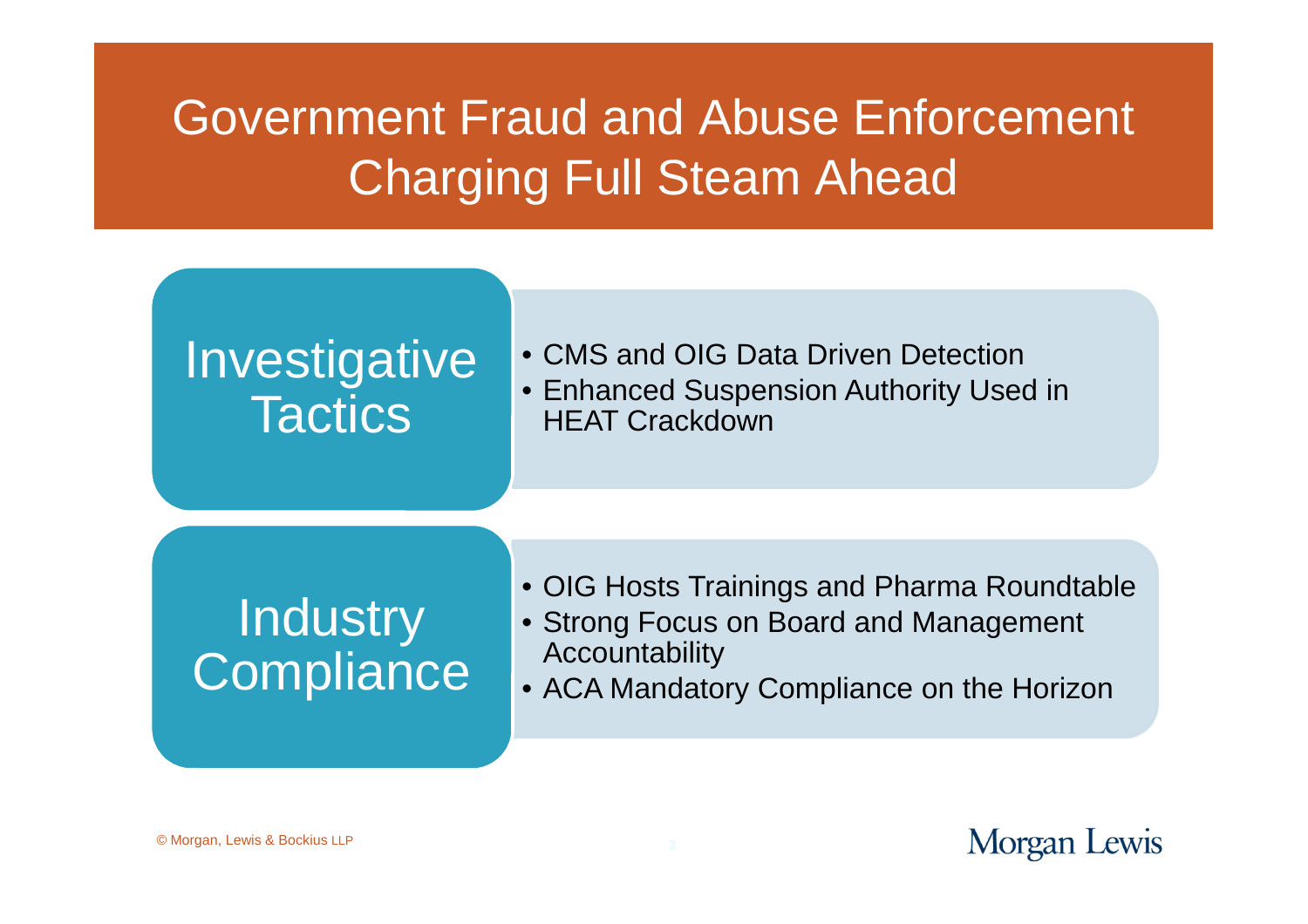### Who's the Boss?



© Morgan, Lewis & Bockius LLP

Morgan Lewis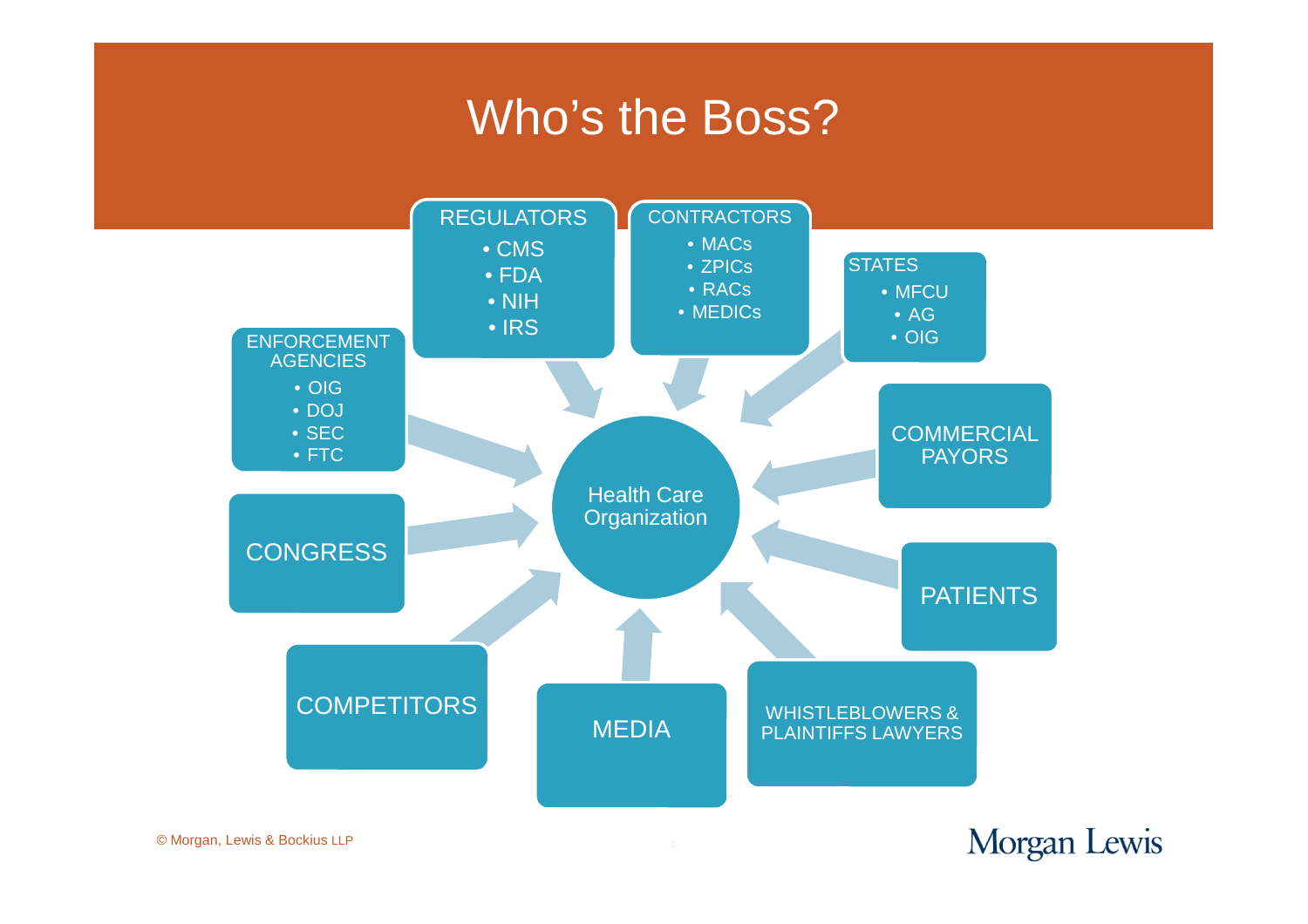# Health Care Fraud and Abuse Authorities "Every Breath You Take"

#### **Criminal**

- Criminal FCA, 18 U.S.C. § 287
- HIPAA/HITECH, 42 U.S.C. § 1320 d-6
- Fraud Offenses Mail, Wire, and Health Care, 18 U.S.C. §§ 1341, 1343, 1347
- Federal Health Care False Statements and Anti-Kickback, 42 U.S.C. §§ 1320a-7b(a)-(b)

#### **Civil**

- FCA, 31 U.S.C. §§ 3729–3733
- FDCA Prohibited Acts, 21 U.S.C. §§ 331-337
- Stark Law, 42 U.S.C. 1395nn

#### **Administrative**

- OIG CMP and Exclusion (Mandatory or Permissive), 42 U.S.C. §§ 1320a-7, 1320a-7a
- HIPAA and HITECH Act, 42 U.S.C. § 1320d-5
- EMTALA, 42 USC 1395dd et seq.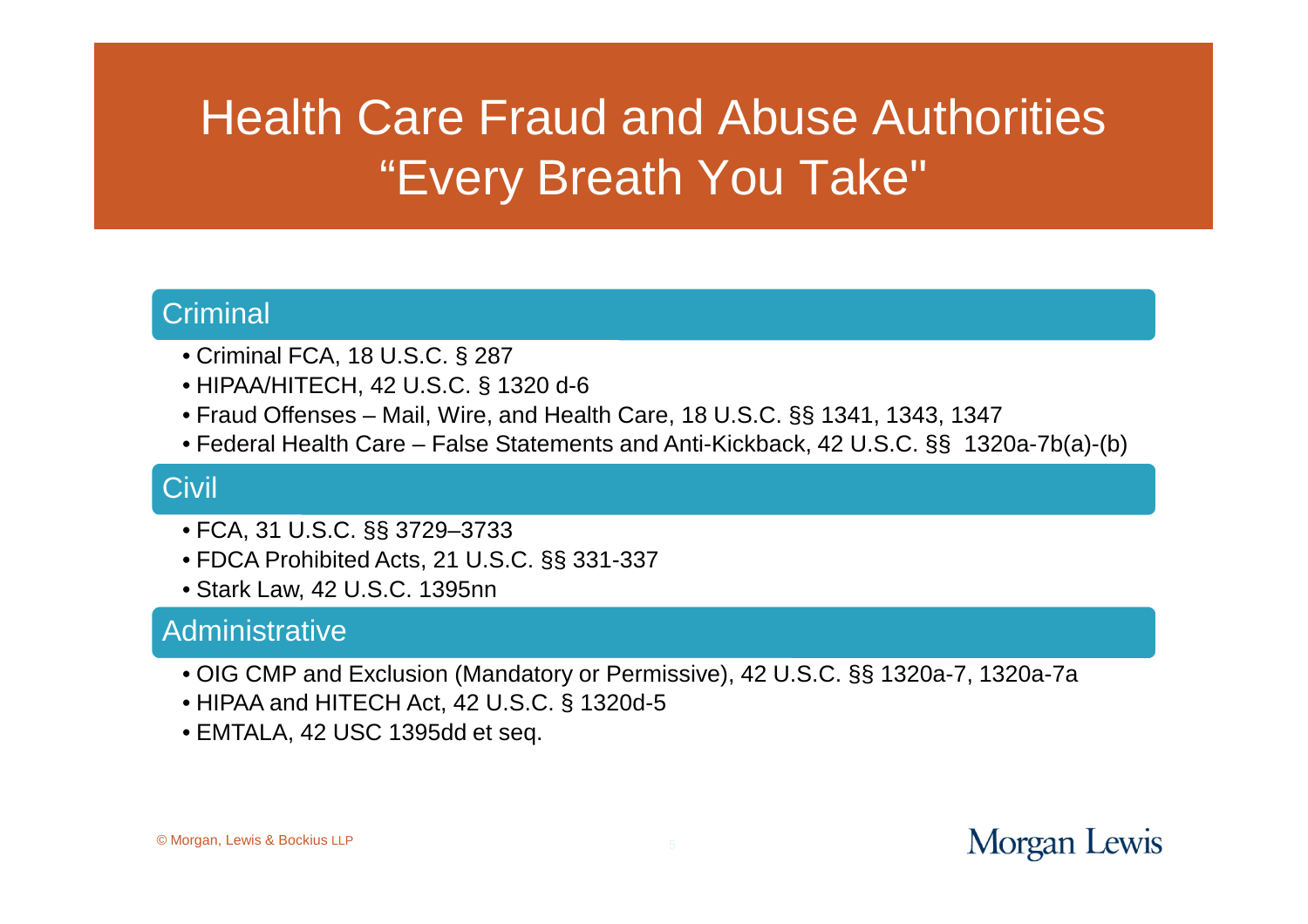# Health Care Fraud and Abuse Authorities "Every Breath You Take"



© Morgan, Lewis & Bockius LLP

Morgan Lewis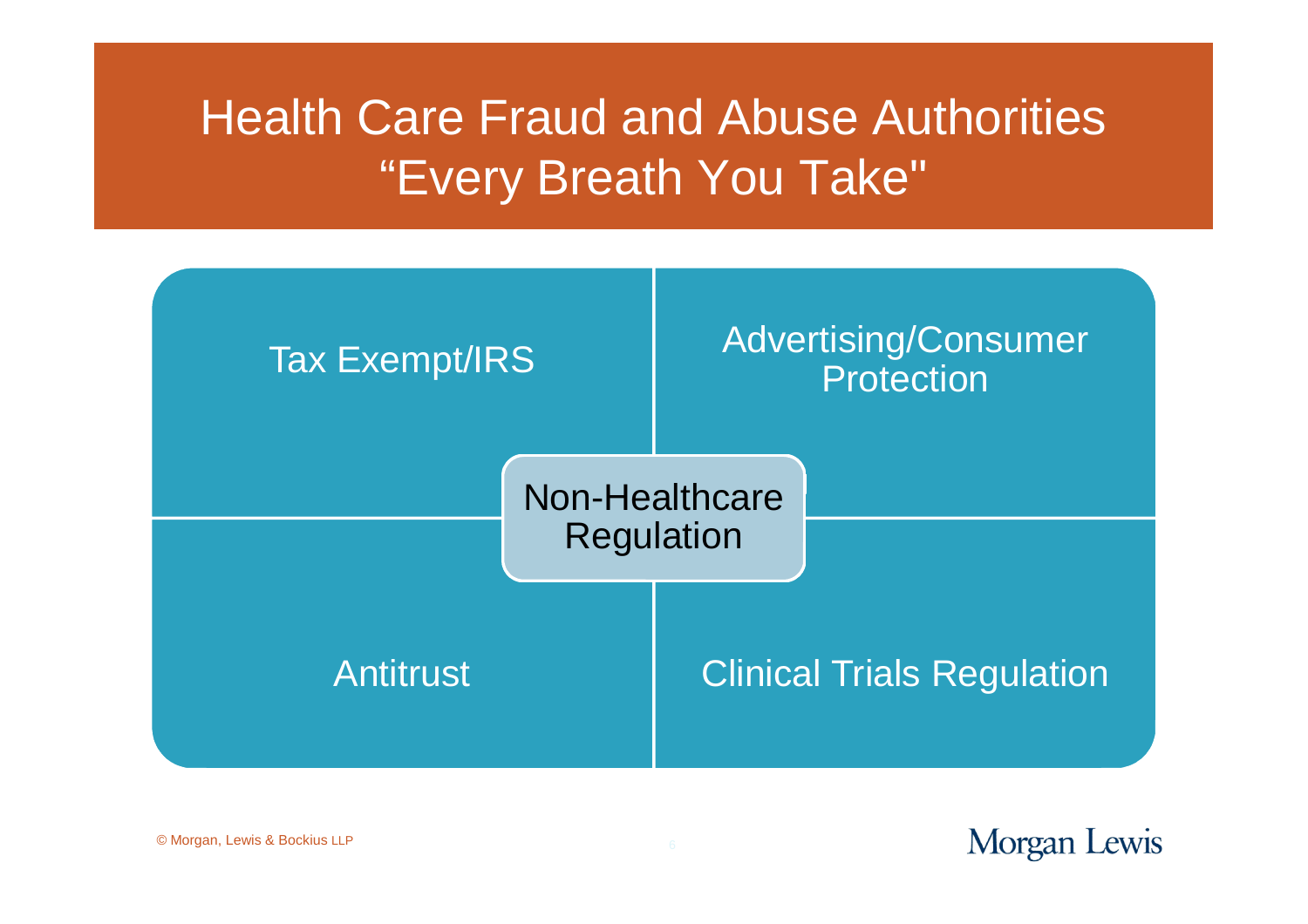#### **THEN**

- Fraud and abuse enforcement efforts focused on **paid claims (aka "pay and chase")**
- Agencies place premium on "**traditional fraud**," e.g., billing for services not rendered
- Agencies in **silos** with fractured communication and missions

#### NOW

- Increased pre-payment scrutiny & **proactive fraud detection**
- Significant recoveries based on **regulatory and billing violations**, e.g., coding
- **Coordinated enforcement teams** and data sharing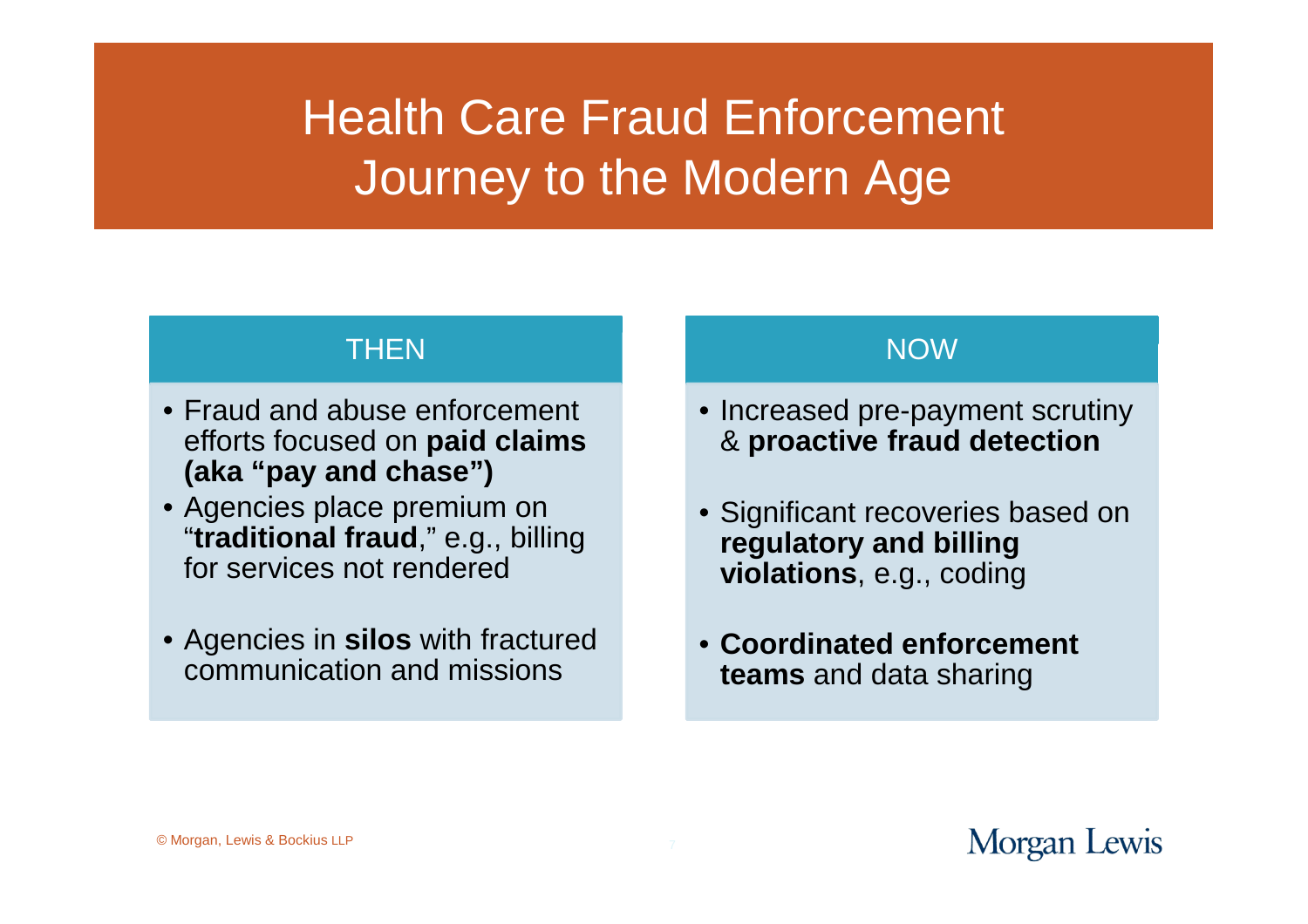#### **THEN**

• **Global settlements** resolved investigations in "one fell swoop"

- Health care **fraud sentences were less severe** than other crimes
- OIG to required **CIA as condition for exclusion waiver**

#### NOW

- **Serial proceedings** where company settles then OIG bans executives, spinoff investigations of kickback recipients, and shareholder suits
- **Prison for regulatory infractions**, decades-long sentences for conspiracy convictions
- OIG demands **divestiture of operating subsidiaries**, and **resignation of top officials** as conditions of settlement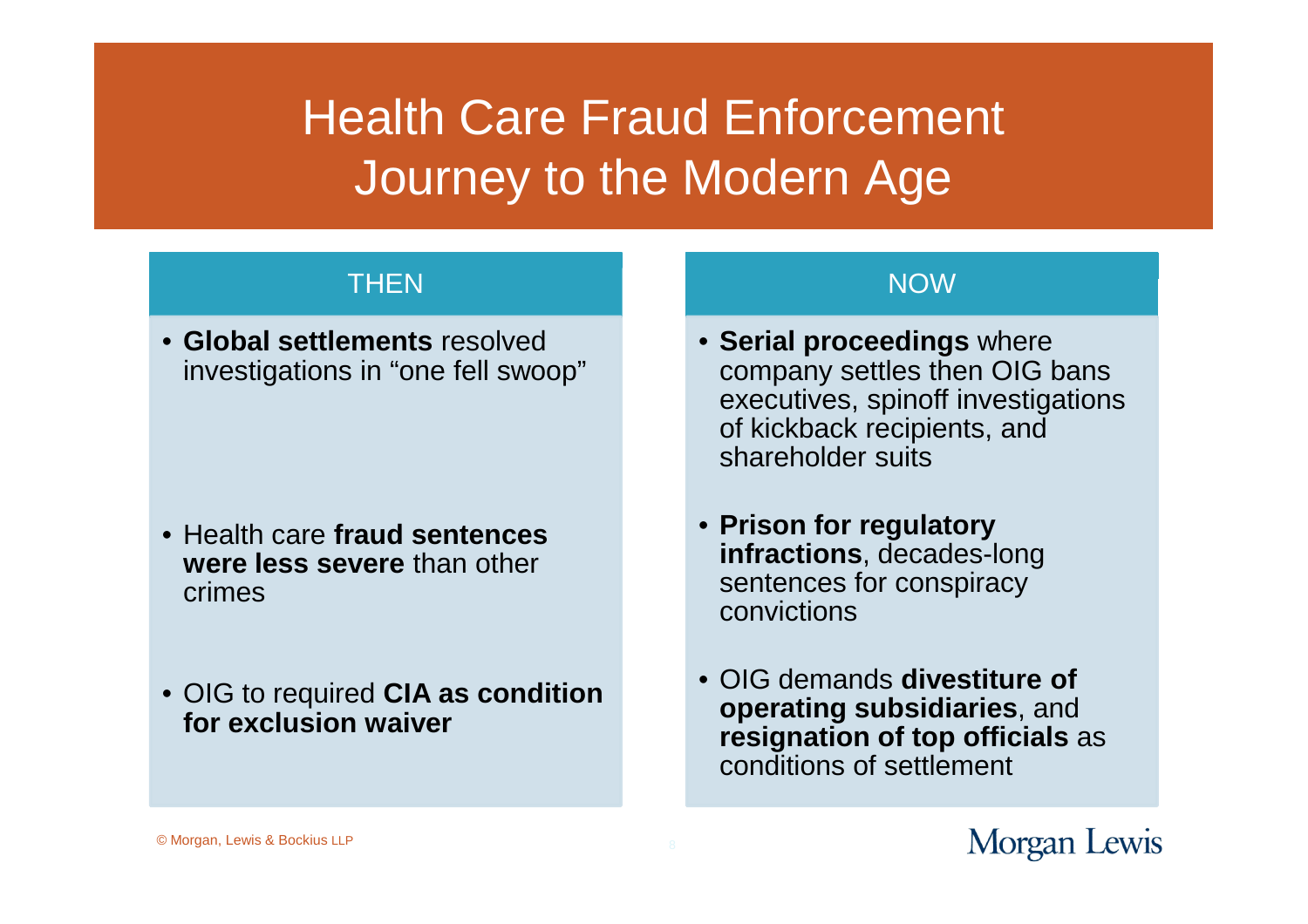#### **THEN**

• **No-Frills CIAs** with minimum standard terms applicable to any provider

• **Media-shy** enforcement agencies that rarely publicized activities

#### NOW

- **Seven-Figure CIAs**, with Board obligations, management certifications, and legal department training
- **Publicity savvy** agencies that host frequent press conferences, record podcasts, produce editorials, and develop flashy websites to show off their stats

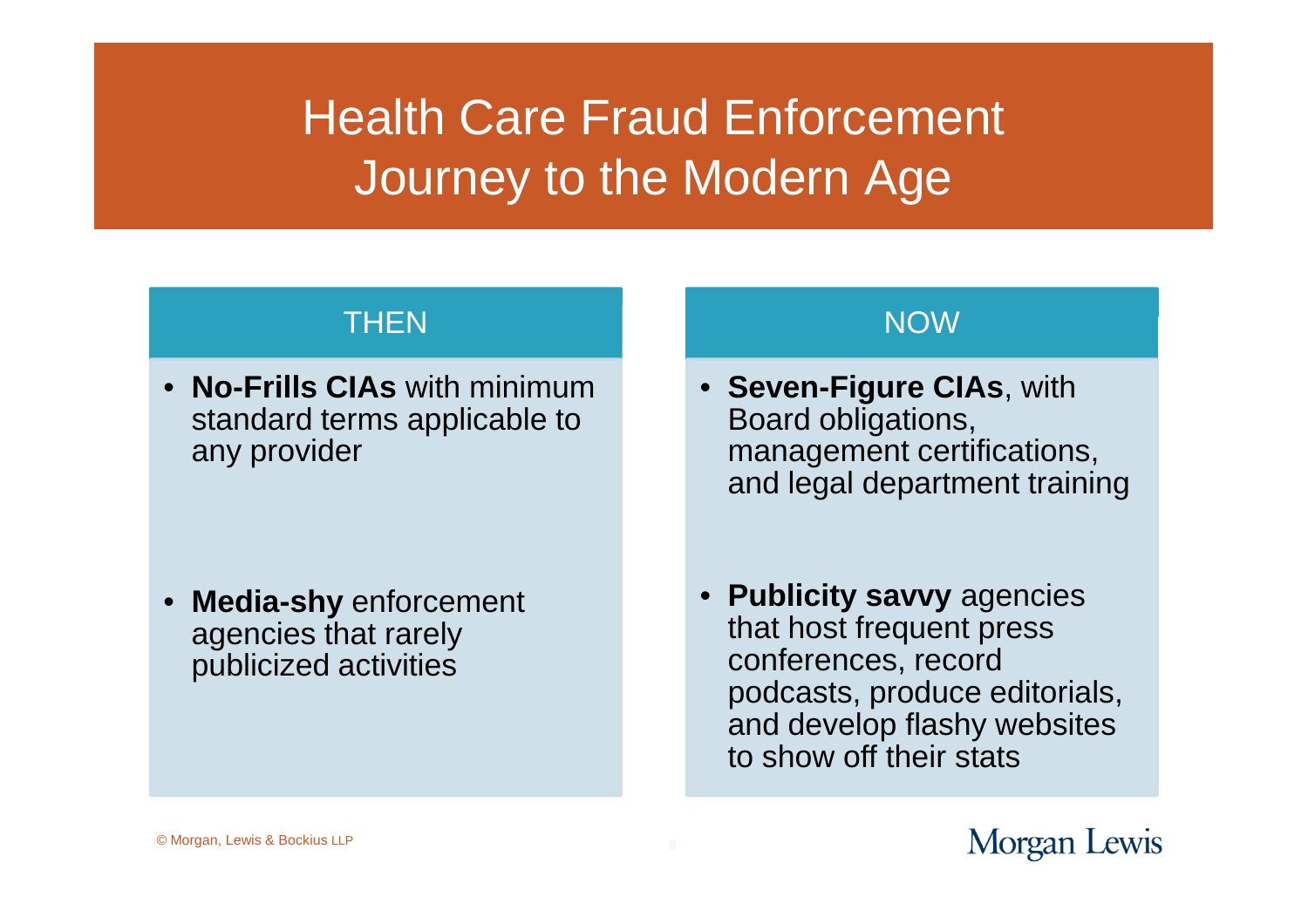### **THEN**

• **Ad-hoc compliance efforts** with no industry standard

### NOW

• Seven-element compliance programs are the norm, OIG guidance for 11 industries, **mandatory compliance** under ACA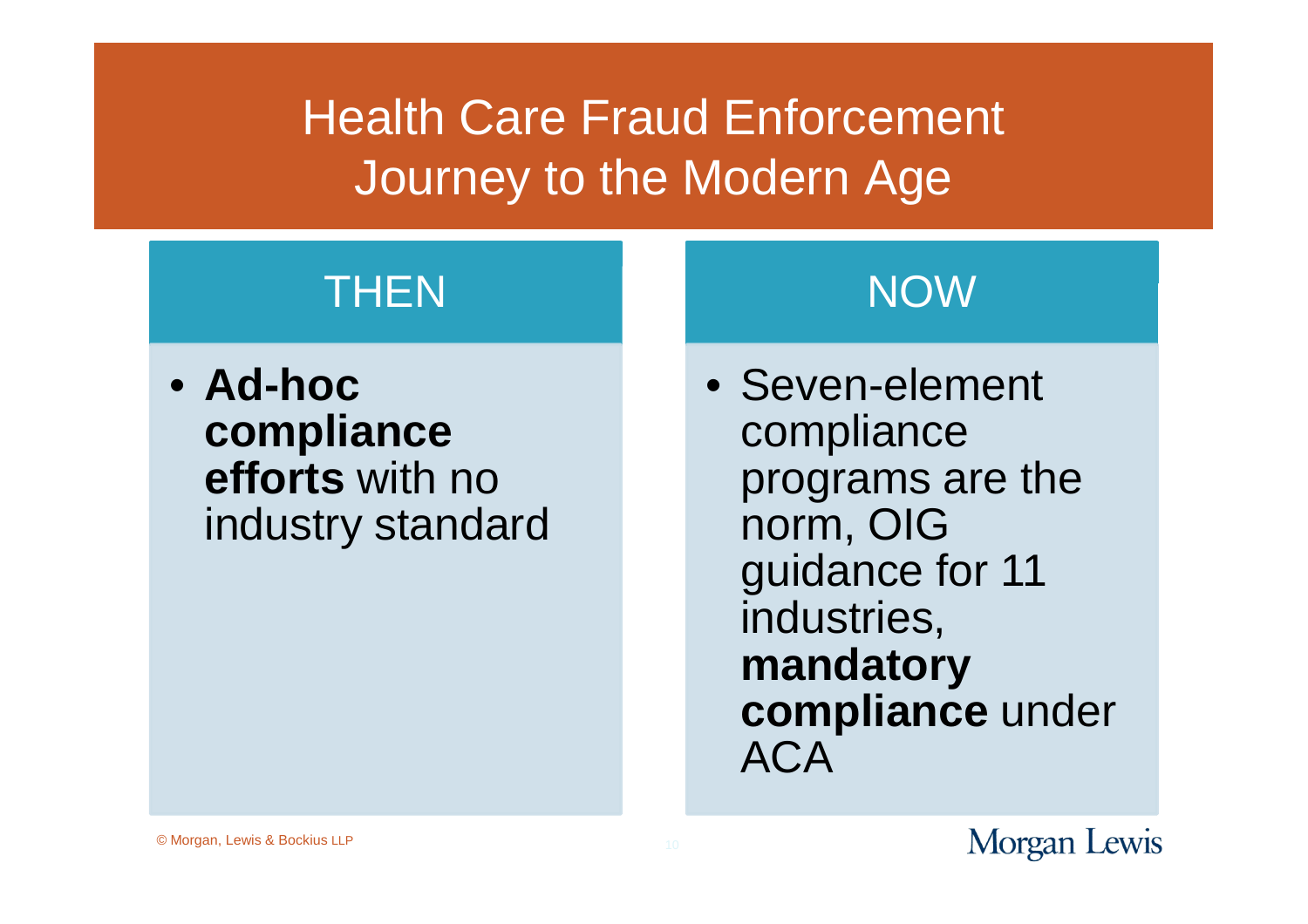Billion-Dollar Pharmaceutical Settlements for Marketing and **More** 

- In November, GlaxoSmithKline announced \$3 billion settlement with U.S. over sales marketing, Medicaid rebates, and **development** of diabetes drug
- GSK publicized voluntary compliance
	- *Sales targets eliminated, bonuses based on quality of service delivered*
	- *Commercial Practices Policies now conform to US PhRMA Code*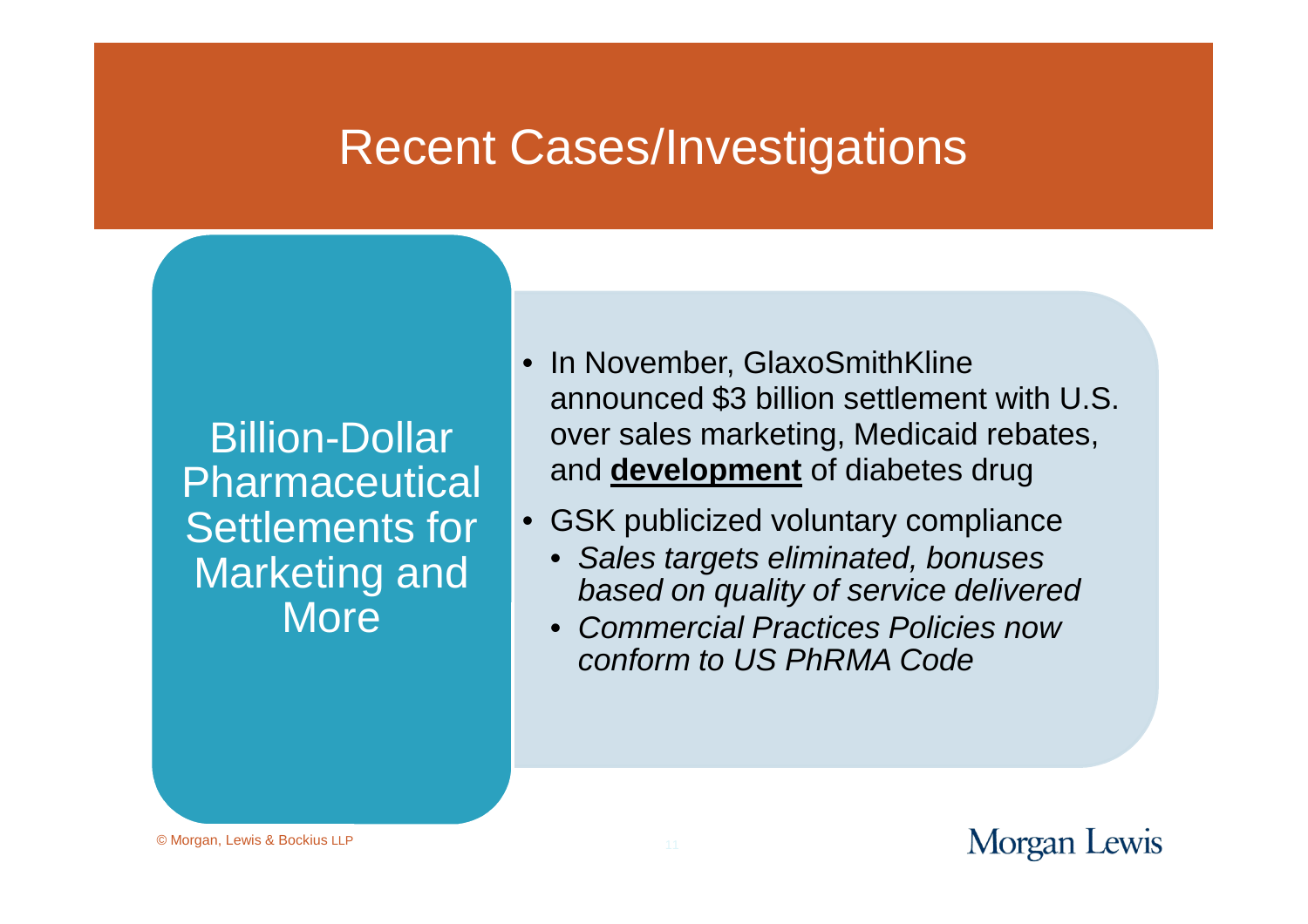Billion-Dollar Pharmaceutical Settlements for Marketing and **More** 

- In May, Abbott Labs paid \$1.5 million and entered CIA to settle offlabel allegations, and pled guilty to misbranding
- CIA includes board and management accountability provisions, **research compliance obligations**, and physician payment disclosure requirements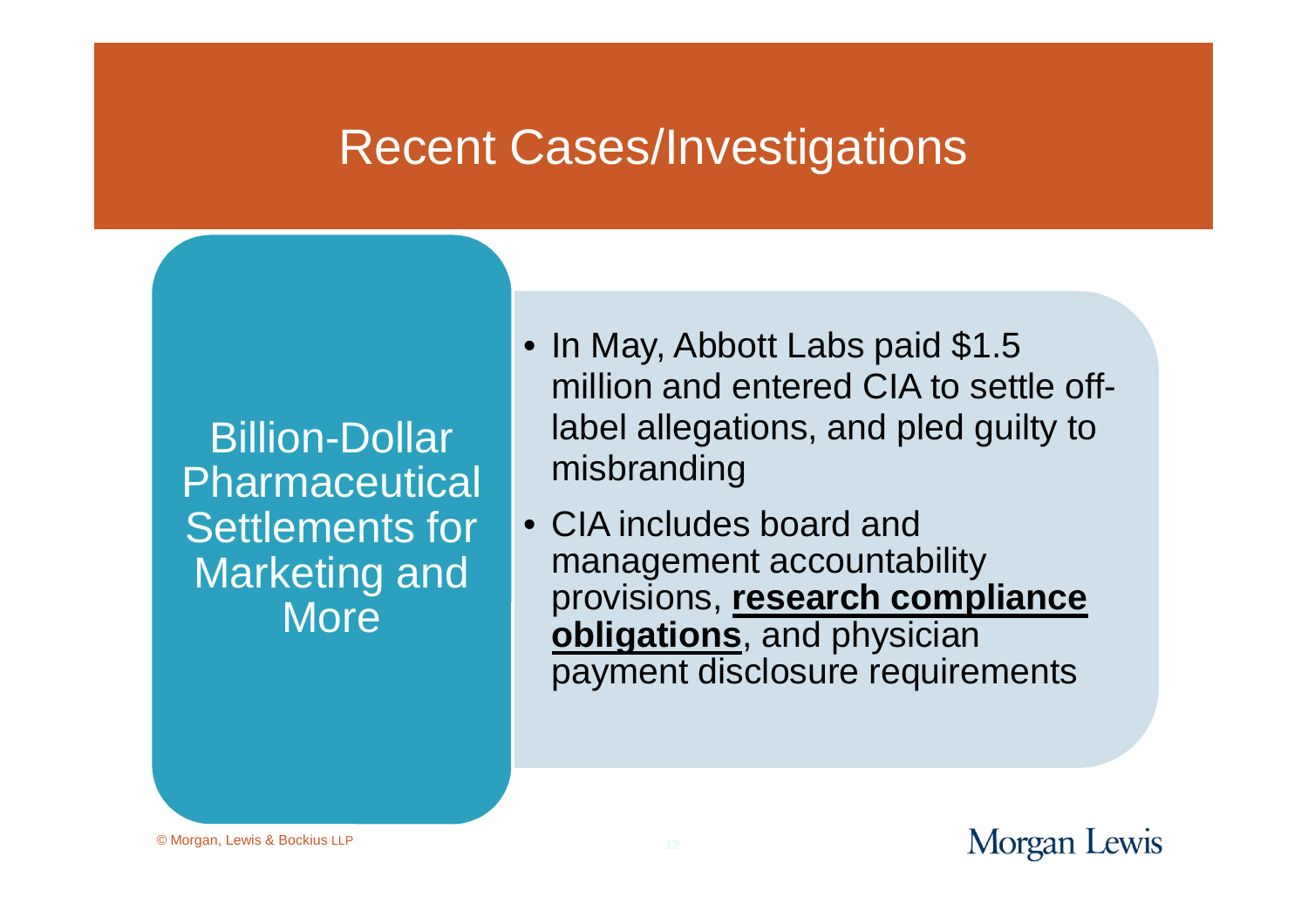Managed **Care** Focus on **Marketing** and Fraud Reporting **Violations** 

- Florida managed care plan paid \$137.5 million to settle allegations of "**cherrypicking**", knowing retention of overpayments, and **sham special investigations** operations
- State of Florida fined Medicare HMO for **failure to promptly report Medicaid fraud** to state investigators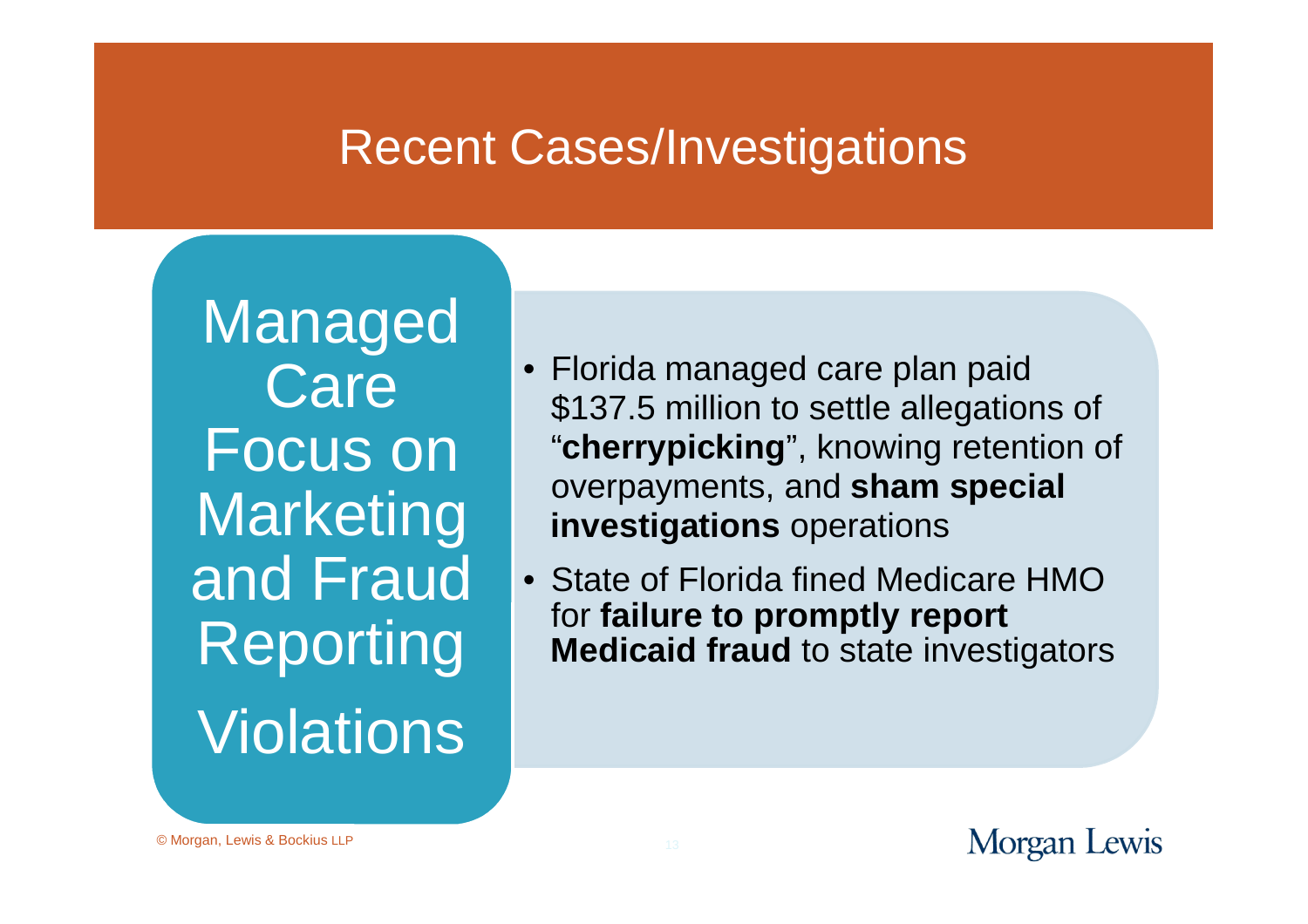# **Crackdown** on HIPAA Breaches

- \$100,000 settlement with AZ physician practice for posting appointments on Internetbased calendar
- \$1.5 million settlement with health plan for HITECH breach notification rule violation after hard drive theft compromised 1 million individuals' PHI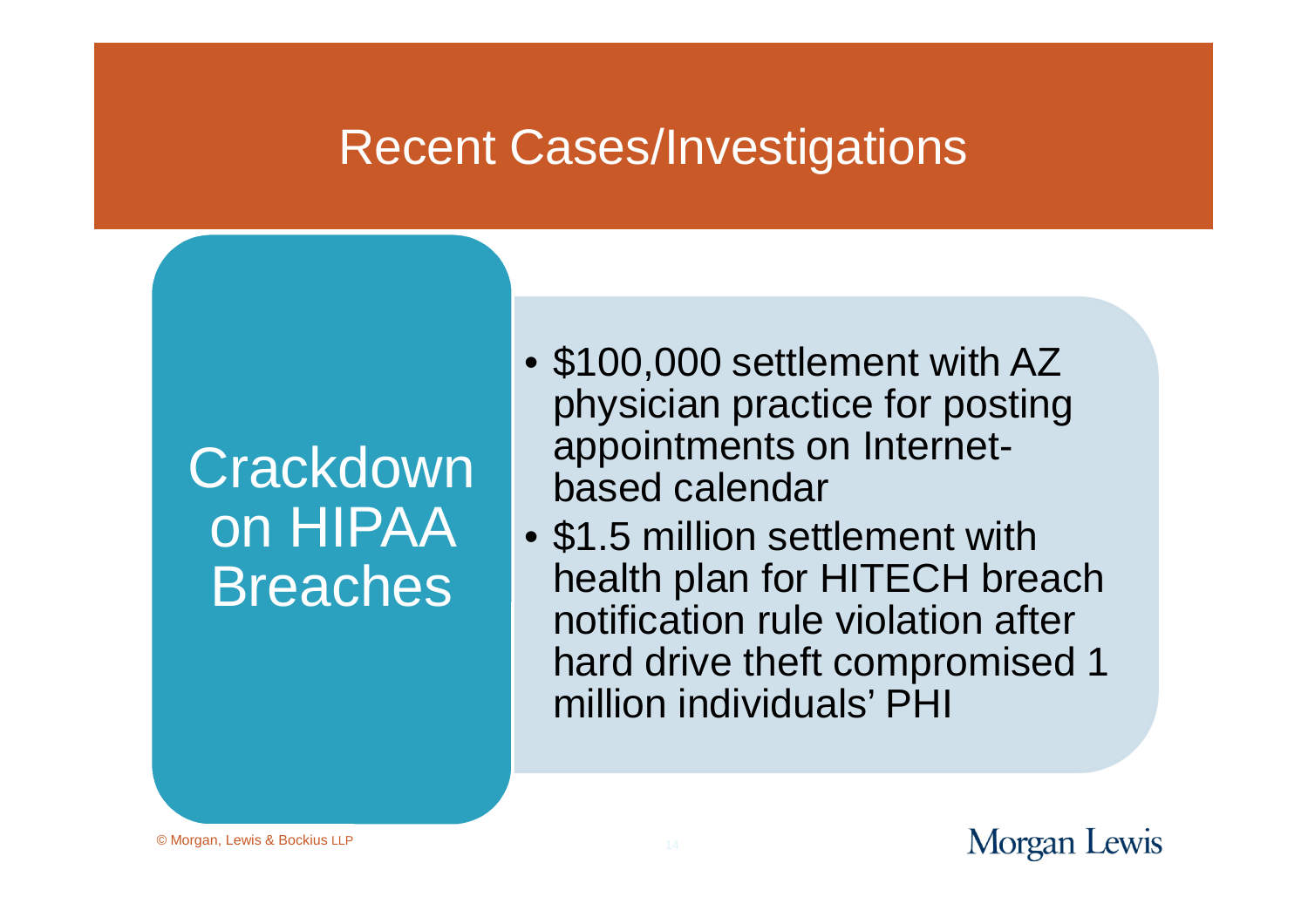# AFFORDABLE CARE ACT UPDATES

SUNSHINE ACT PROPOSED RULES Collection to Begin in 2013

- Applicable manufacturers of drugs, devices, biological, or medical supplies reimbursable under Federal health care programs annual reporting of payments or transfers of value provided to physicians or teaching hospitals ("covered recipients")
- Applies to OTC drugs and devices requiring premarket approval
- Covered Recipients include GPOs and Physician-Owned **Entities**
- Transfer of value only covered if it exceeds \$10 or \$100 per year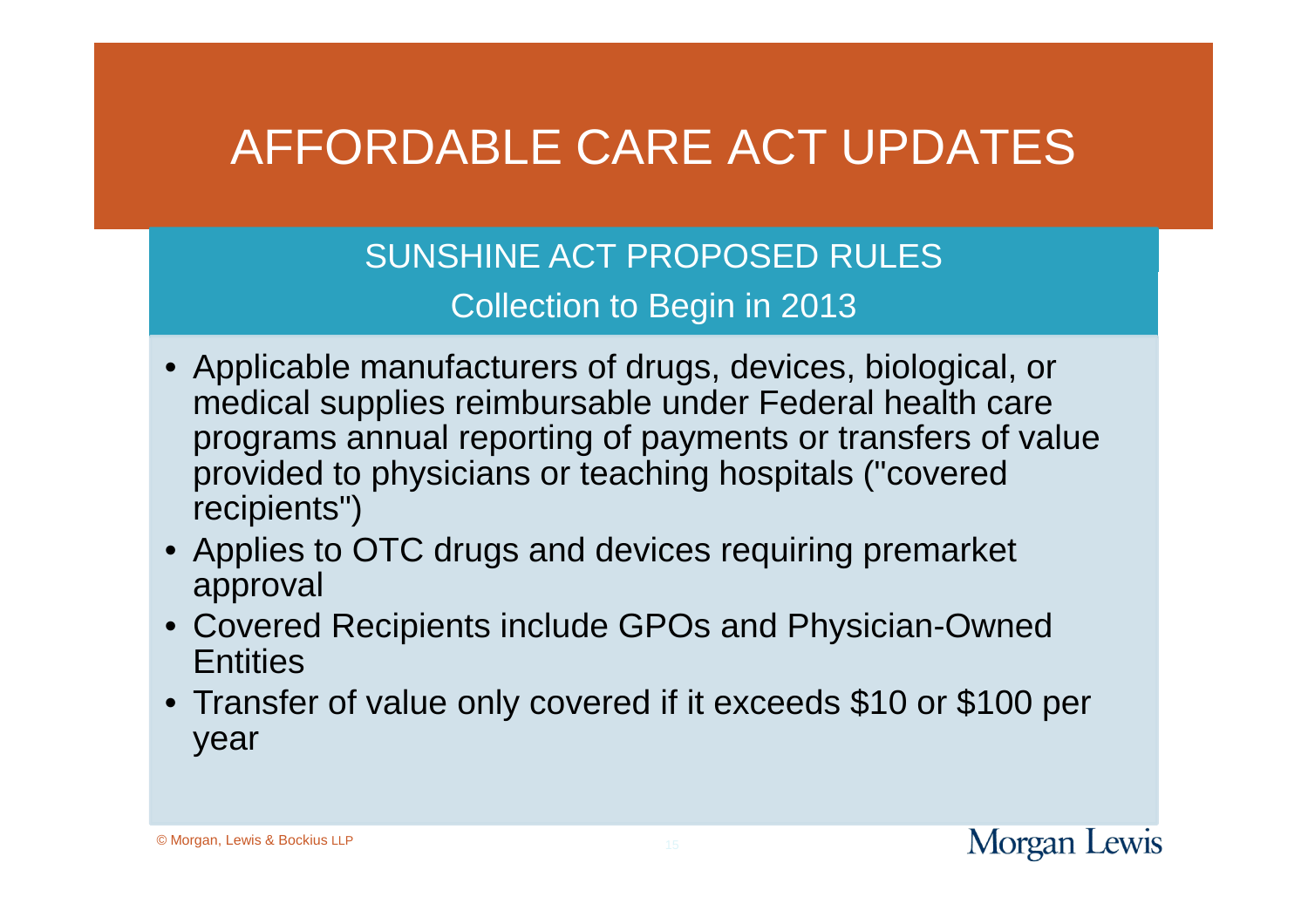# AFFORDABLE CARE ACT UPDATES

#### PROPOSED RULE ON REPORTING AND RETURNING IDENTIFIED **OVERPAYMENTS**

- Clarifies definitions, causes a stir with 10-year lookback period
- 60-day deadline for claims related overpayments, cost report due date for amounts reconciled on cost reports
- "Identified" is "actual knowledge of the existence of the overpayment or…reckless disregard or deliberate ignorance of the overpayment
- Provider must make "reasonable inquiry" with "all deliberate speed" to identify overpayment
- Obligation to report and return suspended if provider enters OIG Self Disclosure Protocol
- Obligation to return overpayment suspended(but still required to report) if provider enters CMS Self Referral Disclosure Protocol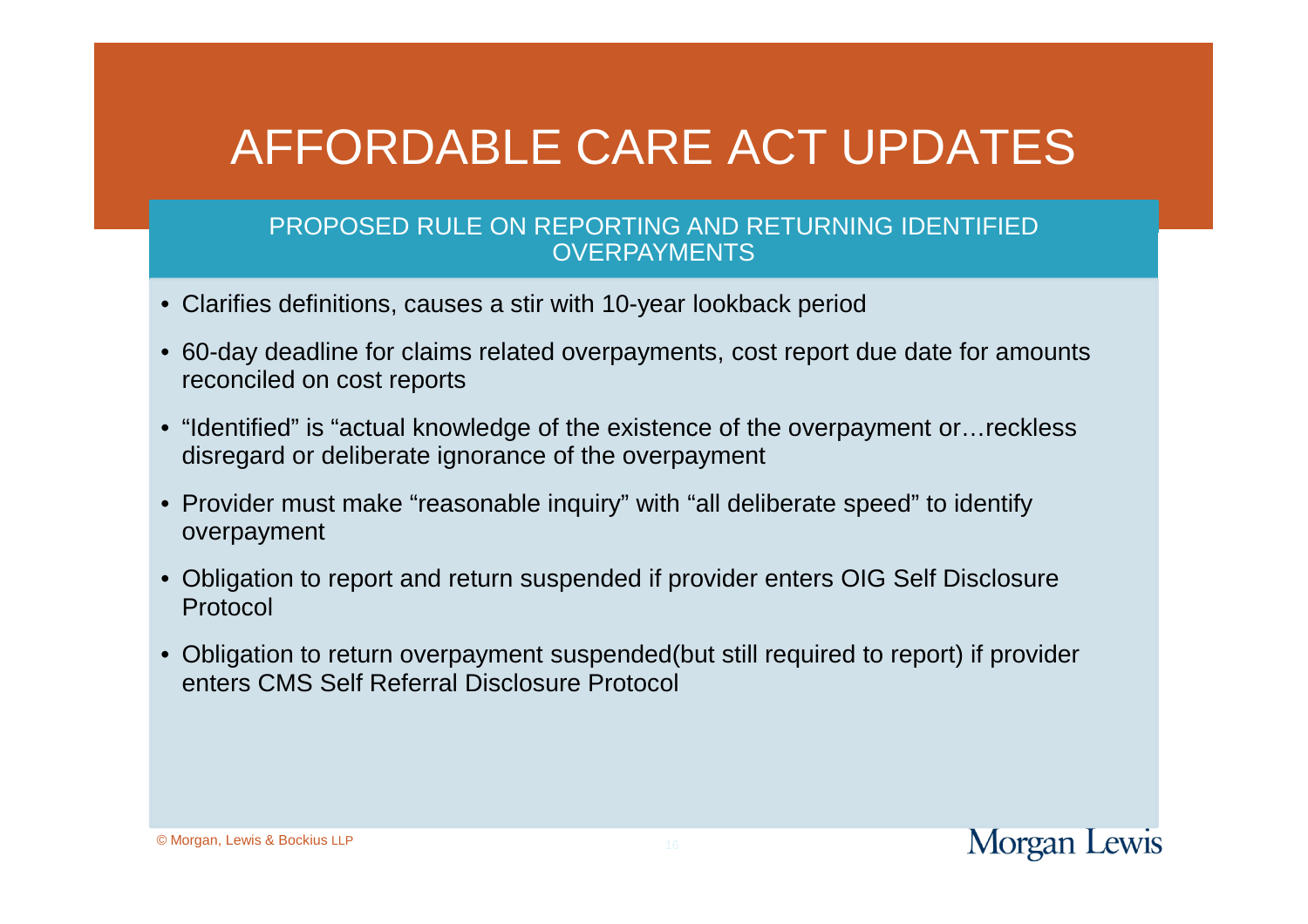# AFFORDABLE CARE ACT UPDATES

#### STARK SELF REFERRAL DISCLOSURE PROTOCOL

- CMS voluntary disclosure protocol for reporting Stark violations
- CMS has not issued deadlines on calculation of damages
- Protocol and settlements posted on CMS website https://www.cms.gov/Medicare/Fraud-and-Abuse/PhysicianSelfReferral/Self\_Referral\_Disclosure\_Protocol.html
- March 2012 Report to Congress on implementation
- 150 disclosures submitted, 8 settlements to date, from \$60 to \$579K
- Most common disclosing parties are hospitals (125) and clinical laboratories (11)
- Most common violations relate to personal services exception, nonmonetary compensation exception, rental space exception, and physician recruitment arrangements exception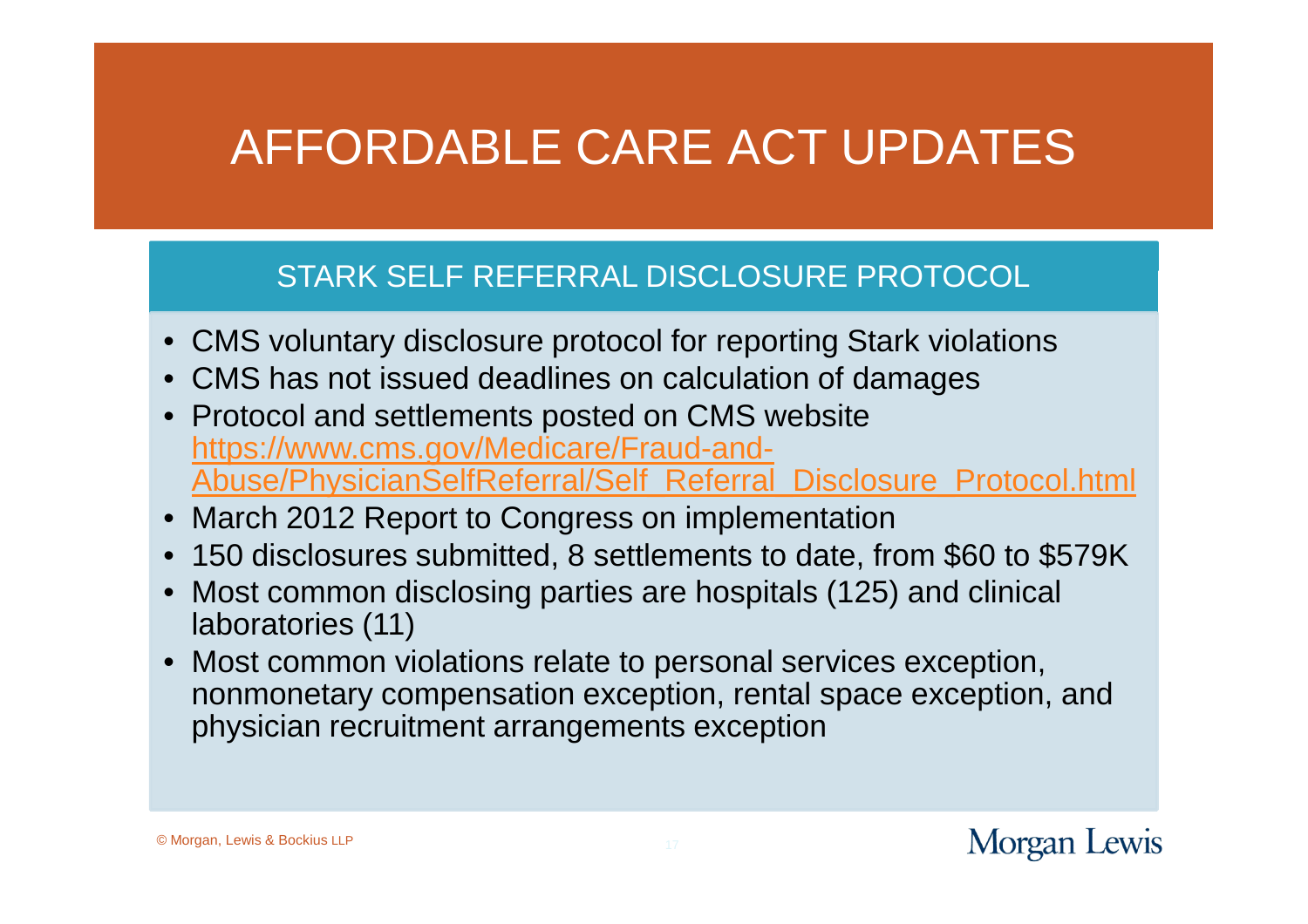#### RESPONSIBLE CORPORATE OFFICIALS

- Acting Associate Attorney General, Tony West: DOJ will "seek to disprove the ill-advised notion that health care fraud enforcement is simply the cost of doing business" "demanding accountability means we will consider prosecutions against individuals"
- Park Doctrine prosecutions increasingly common for FDC&A violations
	- corporate officials responsible for the actions of any person in the company
	- applies regardless of the size or complexity of the corporation itself
	- no proof of knowledge required to support conviction
- Exclusion can mean "corporate death penalty" for executives of pharma companies considered "too big to fire"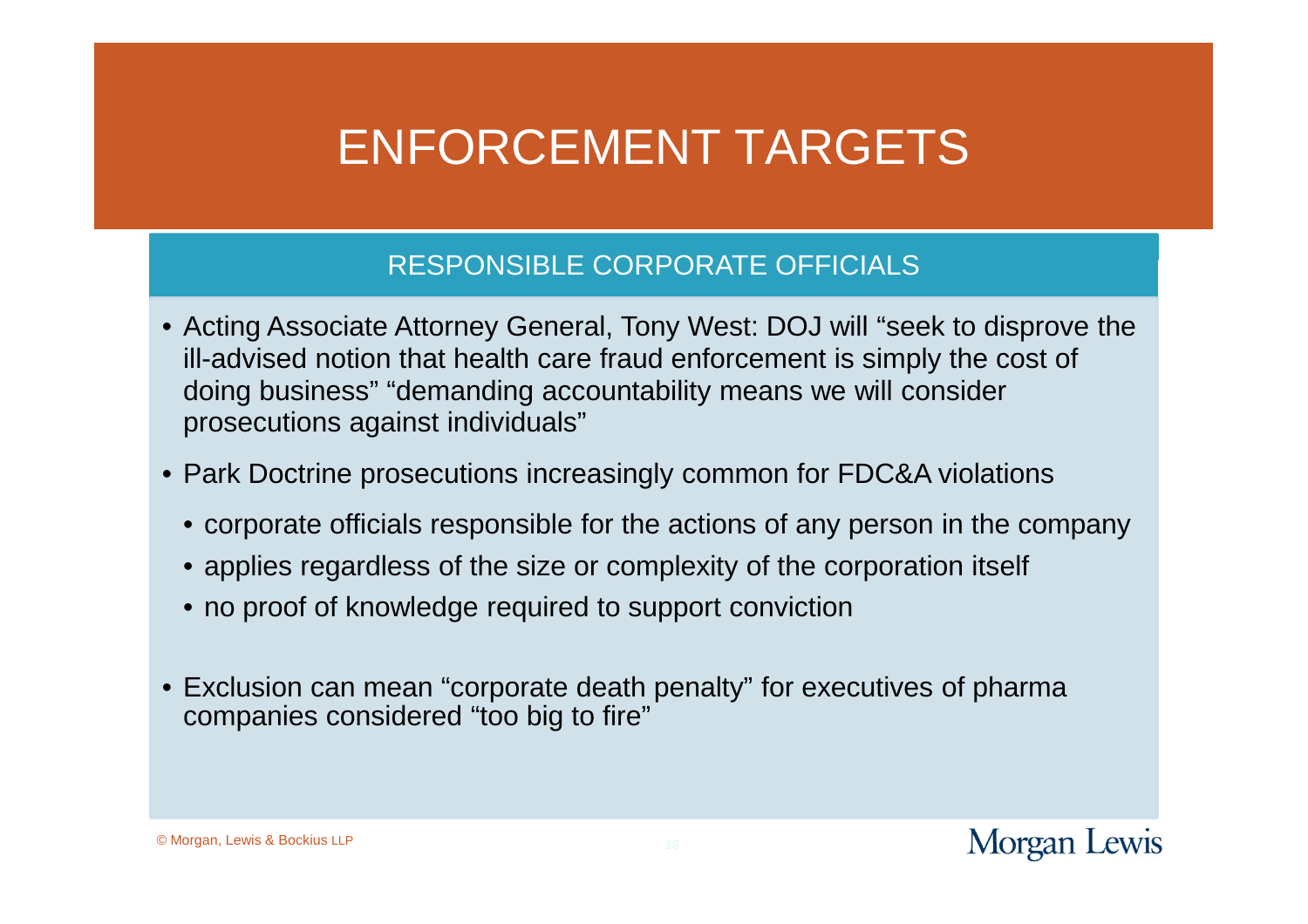FDA FACTORS TO **CONSIDER** IN MAKING PARK REFERRALS

- Whether the violation involves *actual or potential harm to the public*;
- Whether the violation is *obvious*;
- Whether the violation reflects a *pattern of illegal* behavior and/or *failure to heed prior warnings*;
- Whether the violation is *widespread*;
- Whether the violation is *serious*;
- The quality of the *legal and factual support* for the proposed prosecution; and
- Whether the proposed prosecution is a prudent use of *agency resources*.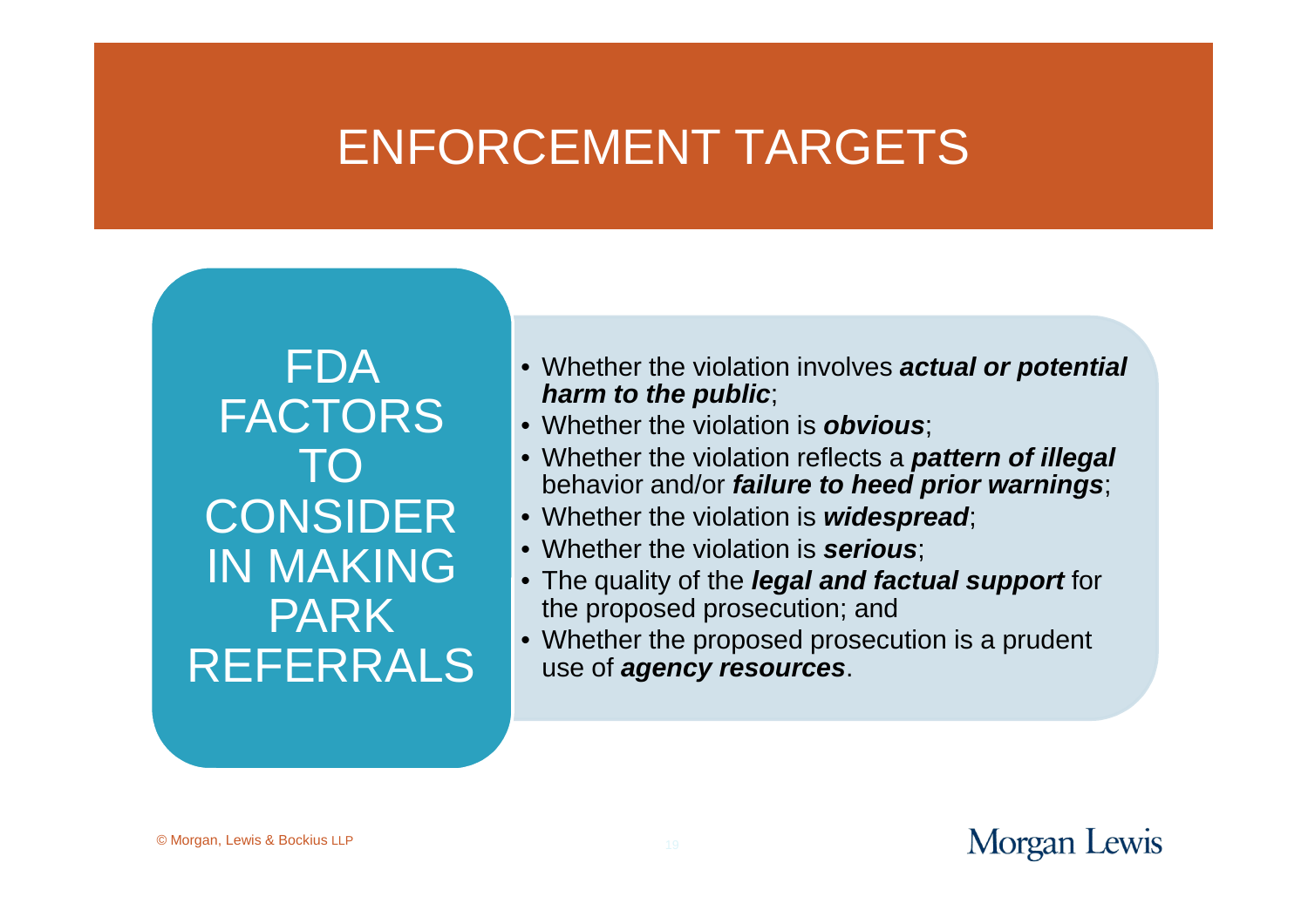### OIG (B)(15) EXCLUSION **GUIDANCE**

- Circumstances of Misconduct and Seriousness of Offense
- Individual's Role in Sanctioned Entity
- Individual's Actions in Response to Misconduct
- Information about Entity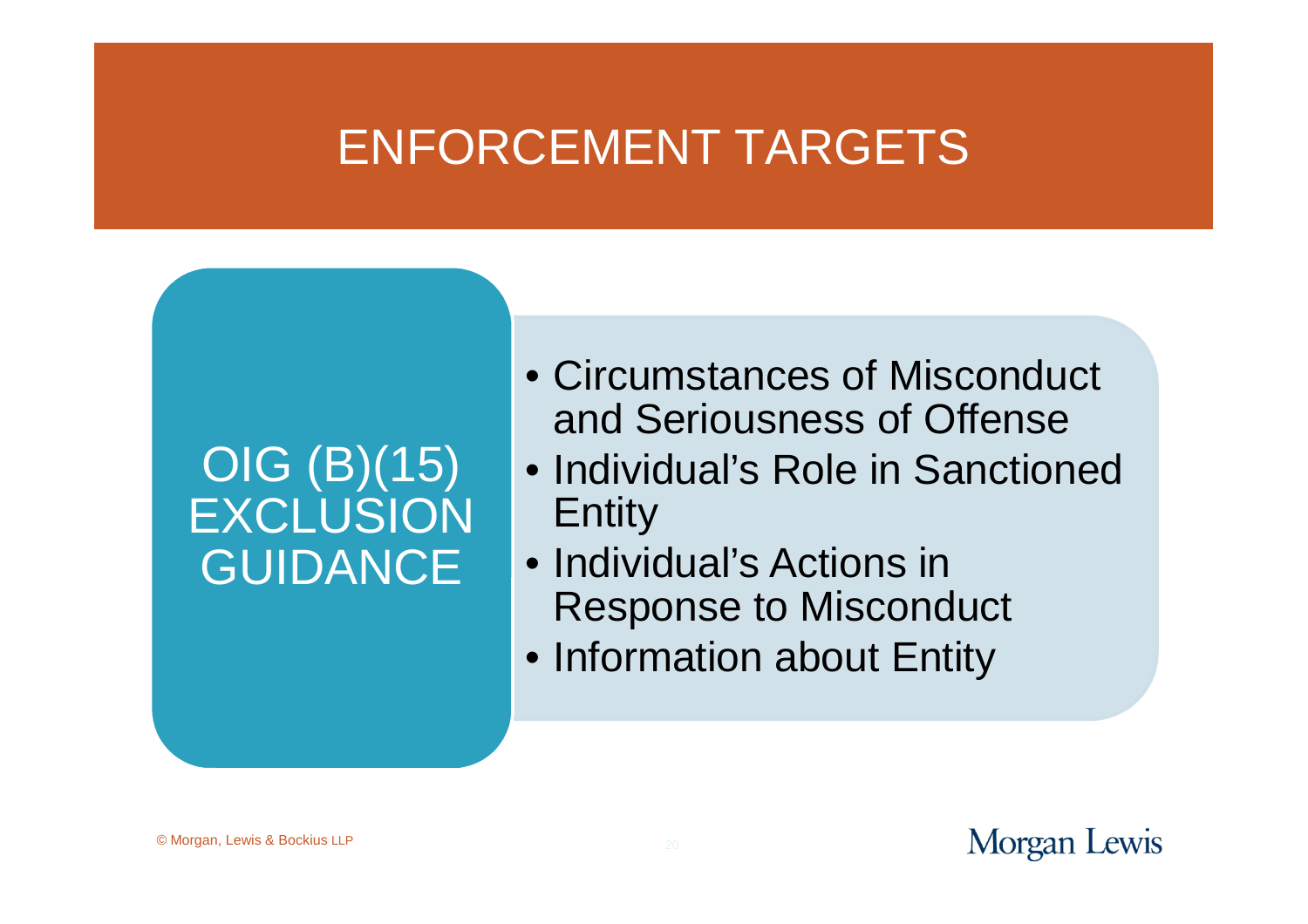#### KICKBACK RECIPIENTS

- Recent kickback case charged a physician with accepting illegal kickbacks, and 8 other health care professionals with conspiracy
- Lew Morris warns to expect increased focus on kickback recipients
	- "We've successfully prosecuted physicians who've taken kickbacks, and we're able to tell them we can hit them with a \$50,000 penalty, plus treble damages, plus exclusion," he said. "It gives us great leverage to get them to sign CIAs."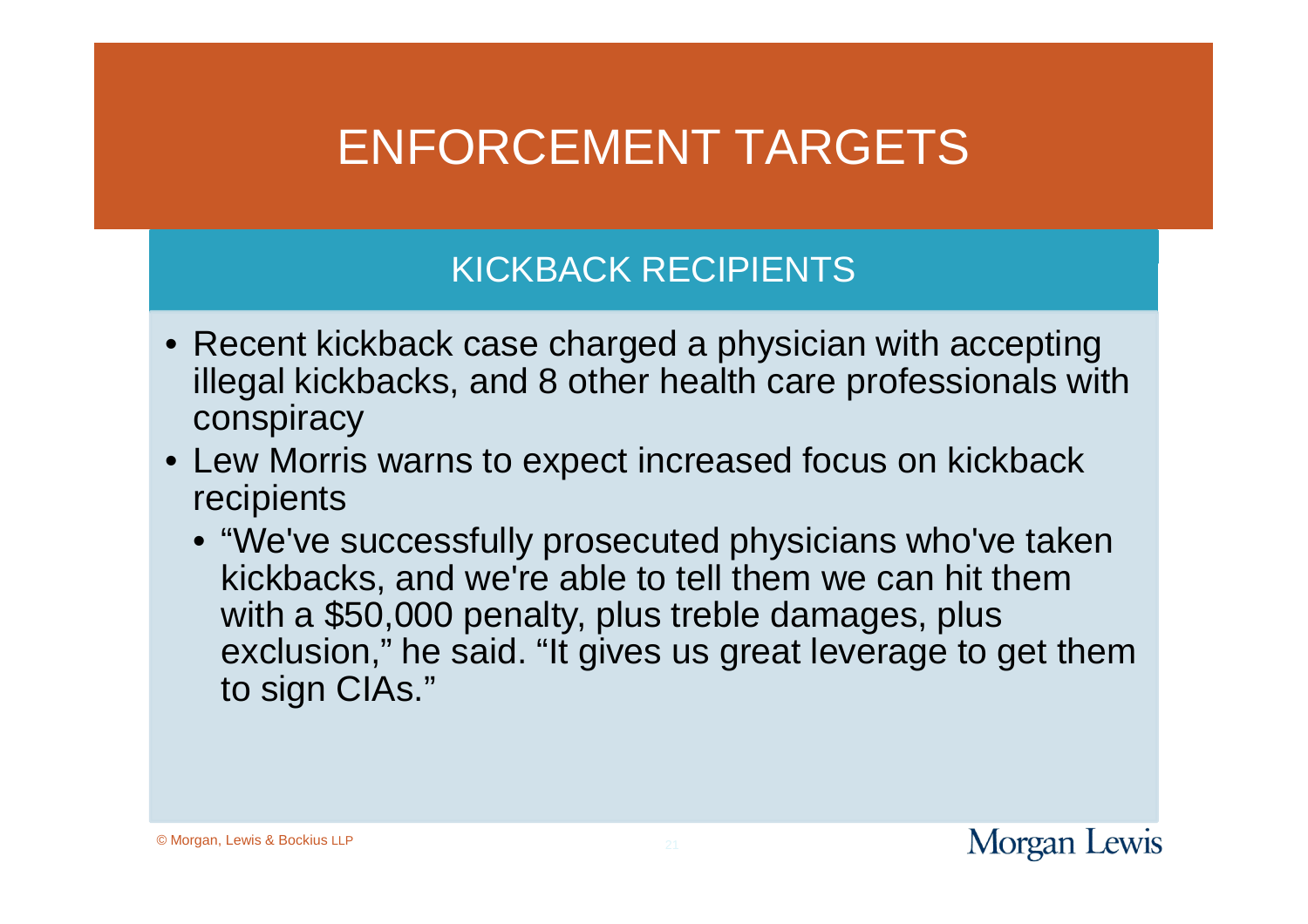# INVESTIGATIVE TACTICS

#### DATA AND TECHNOLOGY TAKES CENTER STAGE

- OIG Senate testimony touts data warehouse of Medicare Part A, B, and D claims data
	- Information used to identify fraudulent claims, billings for deceased providers, and use of compromised beneficiary numbers
- OIG credited data analytics with aiding in recent \$452 million HEAT takedown
- CMS purchased \$77M predictive modeling system to "increase scrutiny of claims before they've been paid"
	- Congress disappointed with results citing measly \$7,591 in prevented payments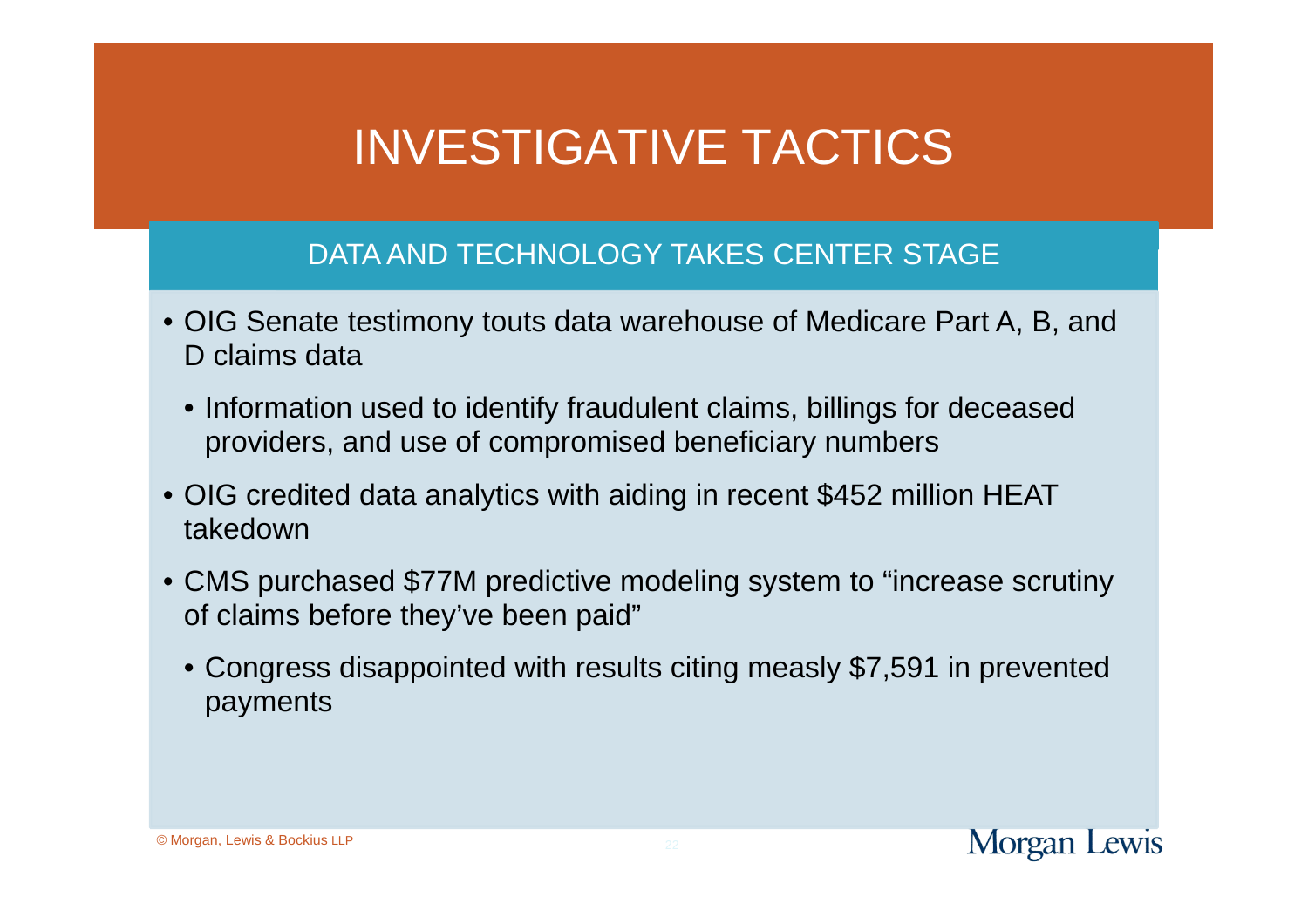### INDUSTRY COMPLIANCE

OIG TAKES TO THE **STREETS**  • OIG attorneys offered provider compliance training in Houston, Tampa, Kansas City, Baton Rouge, Denver, and Washington, D.C.

- 16 video modules now available online at http://oig.hhs.gov/compliance/providercompliance-training/index.asp
- Pharma roundtable with 42 compliance officers to discuss CIAs and post-CIA compliance
	- Providers to continue certifications, training and disclosure programs, and field monitoring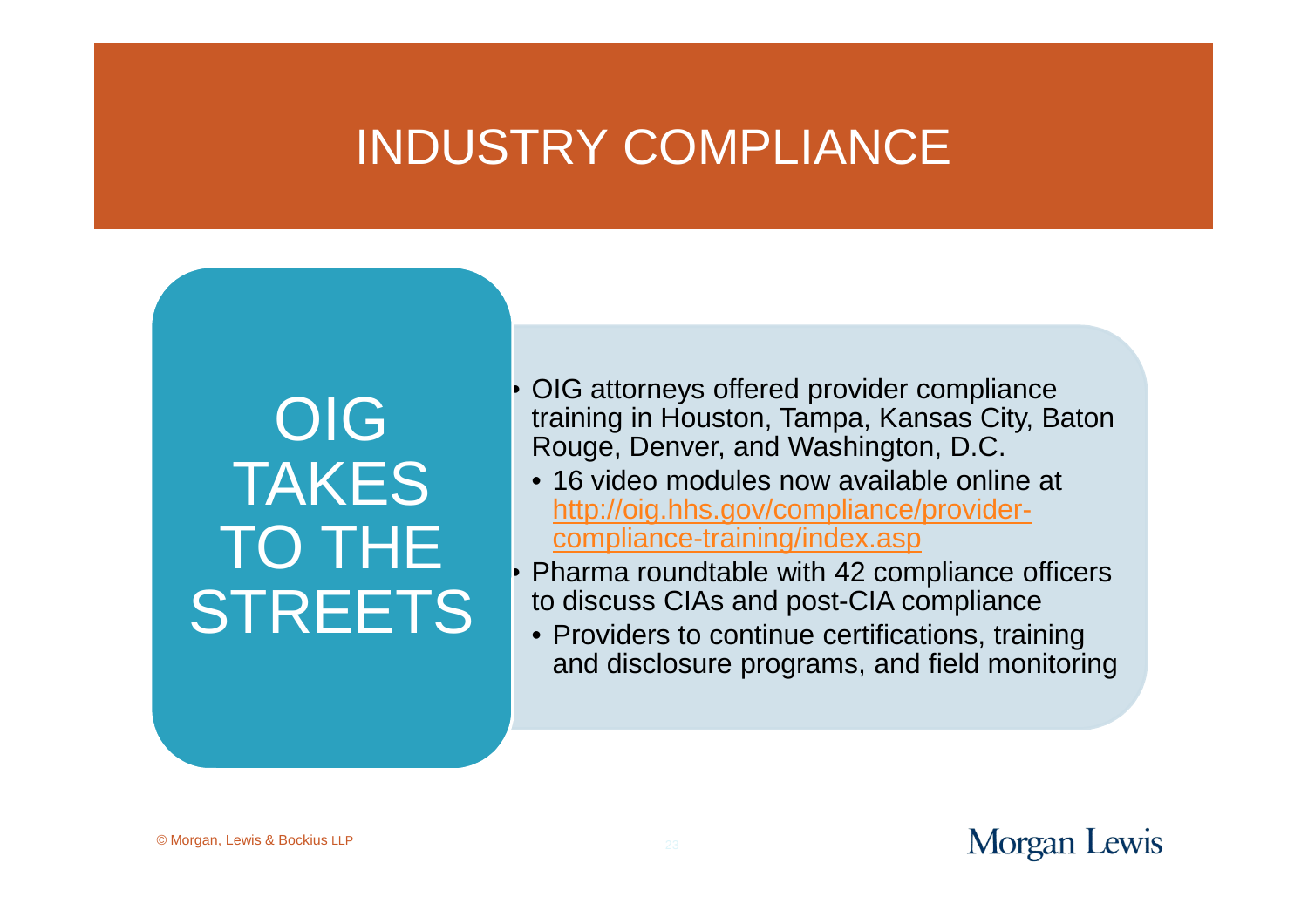### INDUSTRY COMPLIANCE

### **MANDATORY COMPLIANCE**

- Section 6401 of ACA requires Medicare and Medicaid providers to establish compliance and ethics programs with "core elements"
- Awaiting word from HHS on definitions and guidance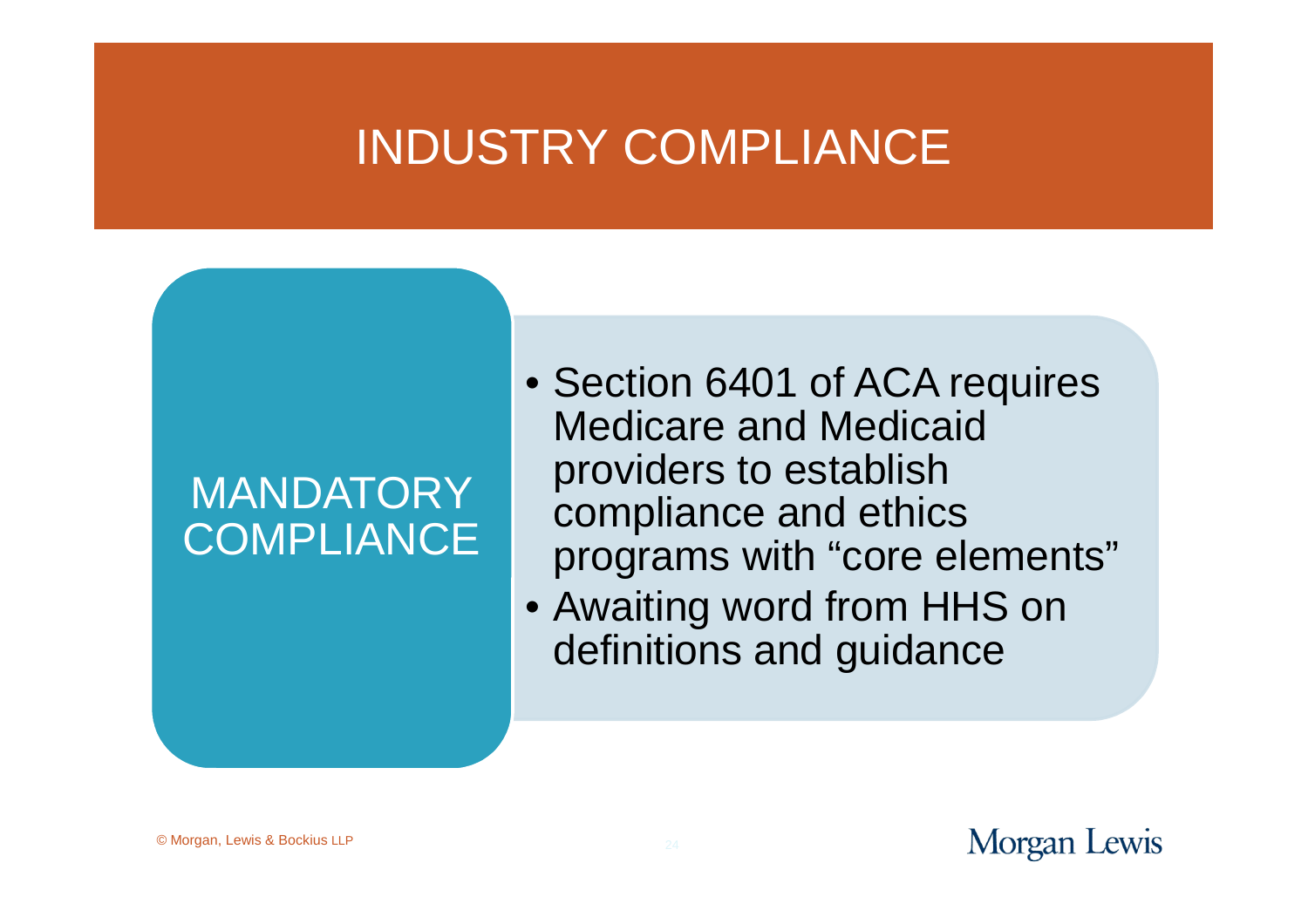### TAKEAWAYS



- $\triangleright$  Regulators and enforcement agencies are scrutinizing "innocent mistakes" as closely as "traditional fraud"
- $\triangleright$  The government cares about individual accountability and so should you
- $\triangleright$  Early detection is critical—encourage internal reporting and enforce nonretaliation
- $\triangleright$  Compliance is an asset in the present aggressive enforcement environment